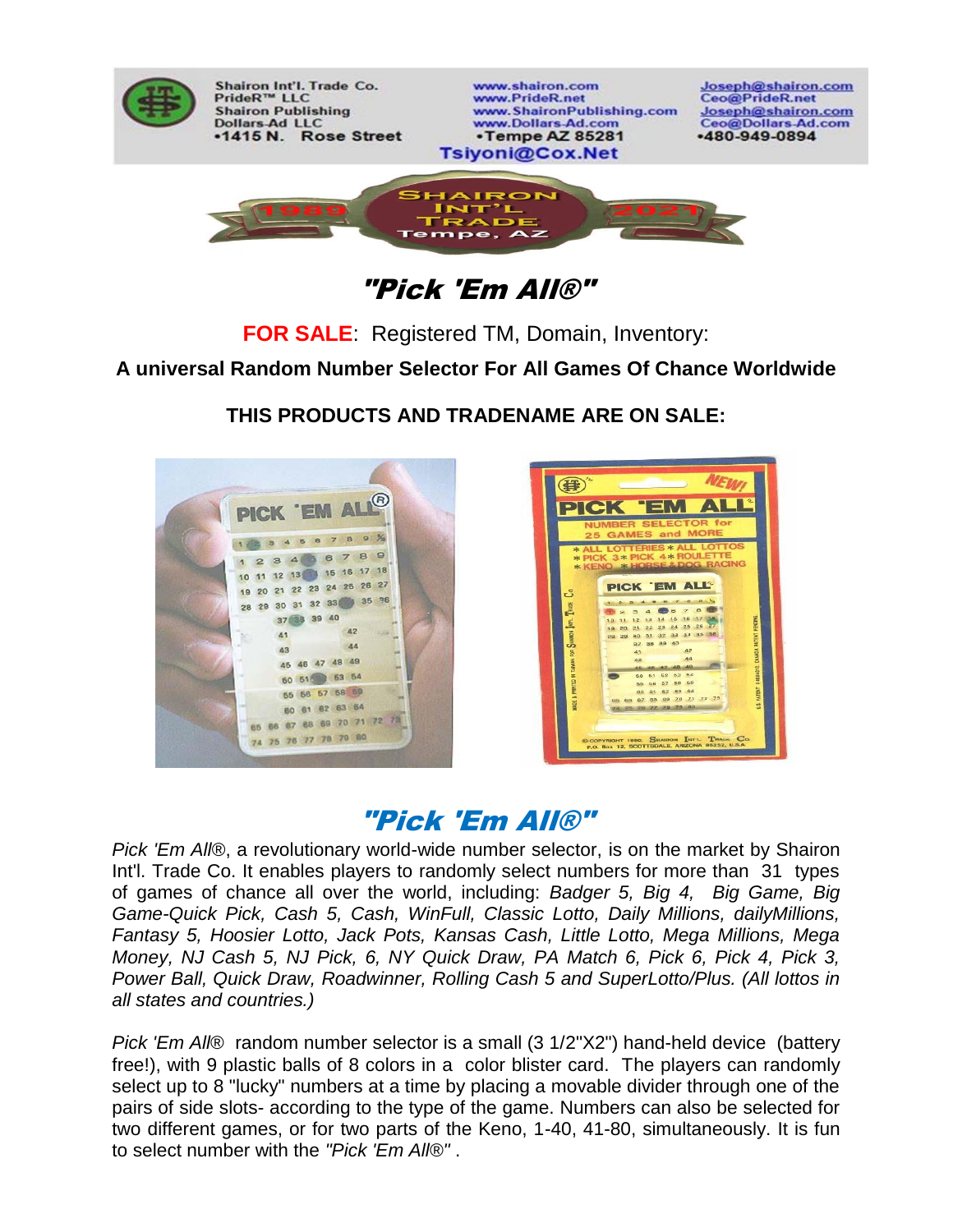

Shairon Int'l. Trade Co. PrideR™ LLC **Shairon Publishing Dollars-Ad LLC** •1415 N. Rose Street www.shairon.com www.PrideR.net www.ShaironPublishing.com www.Dollars-Ad.com •Tempe AZ 85281

Joseph@shairon.com Ceo@PrideR.net Joseph@shairon.com Ceo@Dollars-Ad.com -480-949-0894

### Tsiyoni@Cox.Net

## "Pick 'Em All®"

**Universal Random Number Selector** *For All Games of Chance In The World*

IT CAN BE USED FOR ALL GAMES OF CHANCE. EXAMPLE:

| $\Box$ ALL LOTTERIES & LOTTOS | $\Box$ PICK 3, PICK 4                           | □ POWER BALL     |
|-------------------------------|-------------------------------------------------|------------------|
| $\Box$ QUICK DRAW             | $\Box$ KENO $\Box$ ROULETTE $\Box$ HORSE RACING |                  |
| $\Box$ DOG RACING             | $\Box$ DAILY MILLIONS                           | $\Box$ BIG GAME. |
| $\Box$ QUICK PICK             | $\Box$ THE PICK                                 | $\Box$ FANTASY 5 |
|                               |                                                 |                  |

The users of *"Pick 'Em All®"* can select numbers for [ALL] 31 different games of chance in the world, including POWER BALL, all LOTTOS-LOTTERIES, KENO and all the following in the U.S.:

*Badger 5, Big 4, Big Game, Big Game, Big Game-Quick Pick, Cash 5, Cash, WinFull, Classic Lotto, Daily Millions, dailyMillions, Fantasy 5, Hoosier Lotto, Jack Pots, Kansas Cash, Little Lotto, Mega Millions, Mega Money, NJ Cash 5, NJ Pick, 6, NY Quick Draw, PA Match 6, Pick 6, Pick 4, Pick 3, Power Ball, Quick Draw, Roadwinner, Rolling Cash 5 and SuperLotto/Plus.*

Structure:

A 3 1/2" x 2", 1 oz. Hand-held number selector, with 9 balls of 8 colors in a color blister card for selecting numbers for more than 31 games of chance world-wide.

Selection is made by placing a movable divider through one of the pairs of side slots formed on the sides of the selector. Then, the player moves as many balls as needed to the upper compartment, shakes the device and select the numbers printed above the balls.

**LET'S PICK 'EM ALL!**

Players can also select numbers for two different games at a time, simultaneously.





 *PLEASE CALL: 480-949-0894 JOSEPH@SHAIRON.COM*

©Copyright, 1991-2021, Shairon Int'l. Trade Co. All Rights Reserved.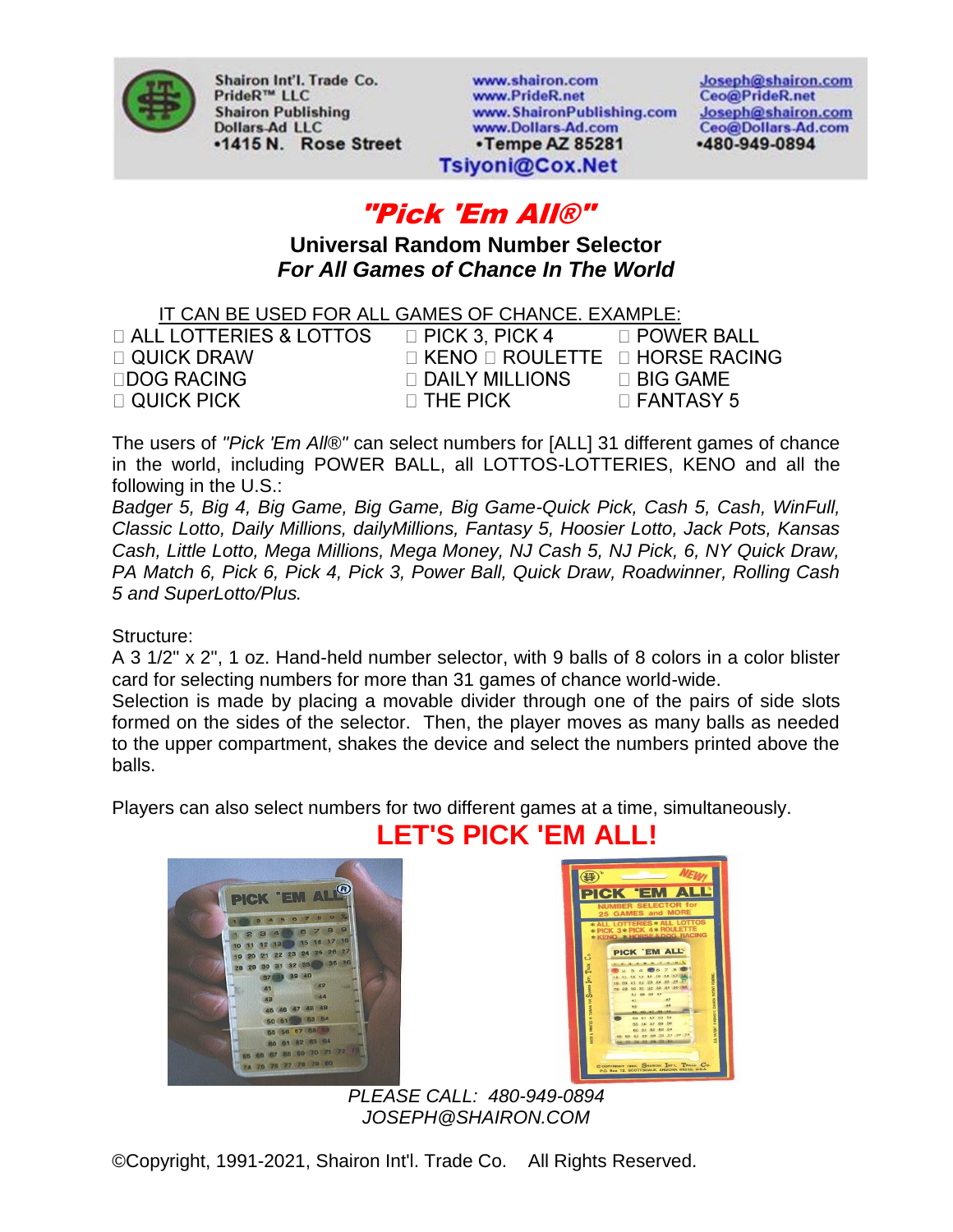## See also Tsiyoni's casino book:

### Beat 'Em All Casino Winner ™ **THIS MONTH SALE: Only \$6.99** (Regular: \$19.95)



Note: Book has B/W photos.

A new concept in gambling is presented in this book by Joseph Tsiyoni, author of several professional books, professional auditor and analyst and an inventor. He draws on 20 years of casino experience in developing this new approach and new concept in gambling.

In Mr. Tsiyoni's professional opinion, the book, which is written in a new format, is one of the best gambling books available, if not the best one. It consists of easy to follow instructions, which show experienced or first-time gamblers a new way to make their trip to the casino enjoyable. The new concept is based on playing only some games for pleasure, and playing one specific game to win. The instructions tell when to play, how to play, where to play, and how much money to bet, etc. Tsiyoni's step by step guide to gambling proves there is a better way to win, a better way to play, a better way to have fun.

The new format, consisting of 133 numbered sections, makes the referral from one section to another easy. It enables experienced gamblers to skip sections containing information they may already know.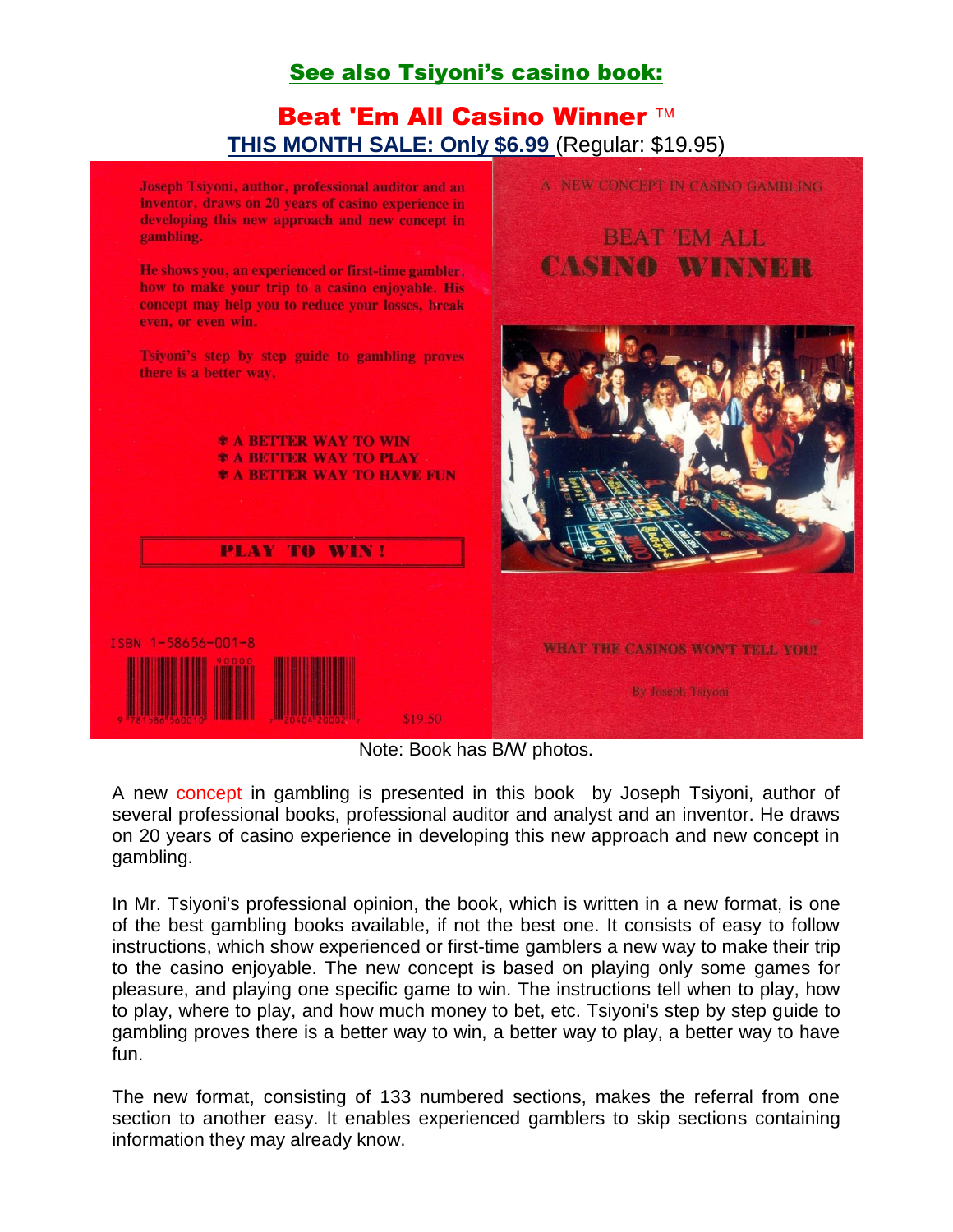#### **TECHNICAL & PURCHASING INFORMATION**

A. Perfect bound, 80 pound cover stock; U.V. Coated cover; 96 Pages; Size: 8" X 5"; UPC; Tables and illustrations.

- B. PUBLISHER: Shairon Int'l. Trade Co., 1415 N. Rose St., Tempe, AZ 85281.
- C. RETAIL PRICE: OLD: \$19.50 + Tax (in Arizona). W/S: \$11.25

#### **NOW ON SALE: Only \$7.89**

#### TO ORDER:

- 1. Via Email: [joseph@shairon.com.](mailto:joseph@shairon.com) We accept VISA and MASTER cards
- 2. By phone (credit) (between 9 a.m. to 6 p.m.): (480) 949-0894